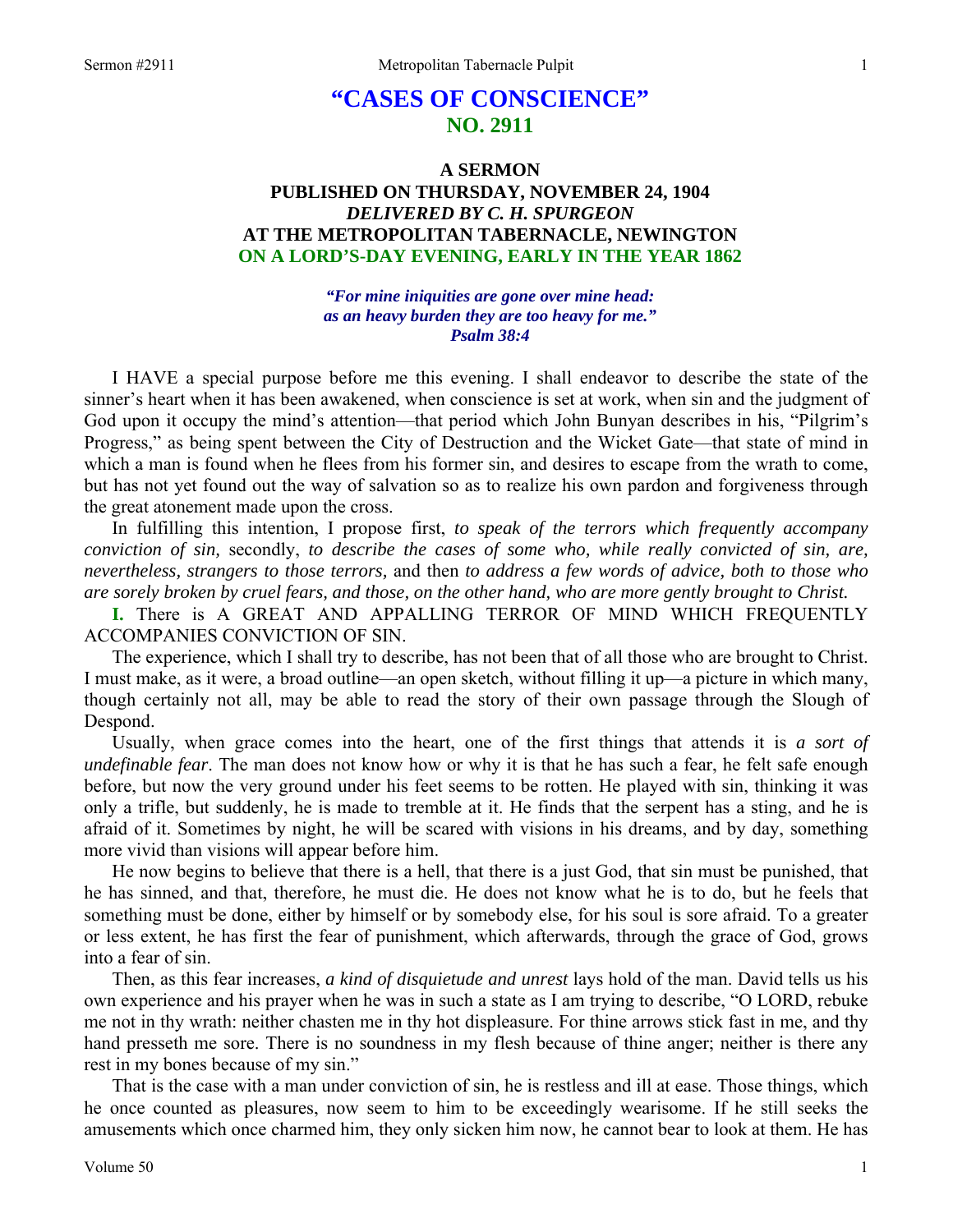such a sad heart within him that he does not want to have songs sung to him, for they seem to be out of place to such a man as he feels himself to be. The psalmist's words just describe him now, "Fools because of their transgression, and because of their iniquities, are afflicted. Their soul abhorreth all manner of meat; and they draw near unto the gates of death."

The companions of such a man cannot understand what is the matter with him, they think that he is suffering from a fit of melancholy. So, indeed, he is, but I pray that it may not be a mere fitful spasm, but that it may continue upon him, and that it may be increased and intensified until he is "dead indeed unto sin, but alive unto God through Jesus Christ our Lord."

The man's melancholy will then give place to "joy unspeakable and full of glory." He then begins to be a quiet stay-at-home. He tries to find rest there, but somehow, even his own family does not afford him the peace it once did. His wife thinks that something strange has come over him, and if she is not herself converted, it must be quite incomprehensible to her. But if she should ever be led forth on the same pilgrimage, she would understand that this is a part of the footsteps of the flock—one of the first of the footsteps of the straying sheep when the Shepherd comes to fetch them back.

This disquietude and unrest of spirit will grow by and by, into *a burdensomeness of heart,* just as Bunyan describes Christian with a burden on his back, which made him sigh and groan. You remember how he pictures the pilgrim—"I saw a man clothed with rags, standing in a certain place, with his face from his own house, a book in his hand, and a great burden upon his back. I looked, and saw him open the book, and read therein; and as he read, he wept and trembled; and not being able longer to contain, he brake out with a lamentable cry, saying, 'What shall I do?'"

The man, of whom I am speaking, comes to just such a state as this. He has no visible burden upon his shoulders, yet he has upon his heart a load so heavy that it threatens to crush him to the very dust, and to drive him to utter despair. It may be that, through the persuasion of his former companions, he is led to indulge in sin as he was wont to do, but if so, in the sin he is wretched, and after the sin he is far more miserable than he was before.

He may sing, but even while he is singing, he will be like the man, who could amuse others with his funny sayings, while his own heart was heavy within him. And this becomes the man's constant state of mind, not only can he find no rest, night nor day, but all the while he has to carry his heavy burden wherever he may be, and he cries to the Lord, with David, "Day and night thy hand was heavy upon me; my moisture is turned into the drought of summer."

This state of mind will continue with some men, until they come at last, to *utterly loathe themselves*. They might even adopt the language of David in the psalm from which I have taken my text, "I am troubled; I am bowed down greatly; I go mourning all the day long. For my loins are filled with a loathsome disease; and there is no soundness in my flesh."

There was one, who said that he wished he had been a frog or a toad—anything rather than a man when he realized how sinful he had been, so detestable did he appear in his own sight for having sinned, and wantonly sinned, against such light, against such love, against such long-suffering—for having rejected Christ, grieved the Holy Spirit, and despised the precious blood which alone can cleanse from sin.

All these things come up before the man's mind, and he thinks that no doom is too bad for him. "No," saith he, "I once thought that it was an unjust thing for a man to be cast away to all eternity, but now I feel that, whatever You do with me, O God, it will be impossible for You to be too severe! I deserve all that Your infinite justice can bring upon me. I would be quite willing to sign my own death warrant, and to set my seal to my own condemnation, and say that it is just."

Loathing thus himself and his life, his sin and his pleasures, and loathing even his very existence, the man, if left to himself, will often undergo such terror of conscience that *even his body will begin to feel it*. His mortal frame, sympathizing with his immortal spirit, will grow sick. There have been some, with whom I have myself had to deal, who have had sore sickness through conviction of sin, and for a little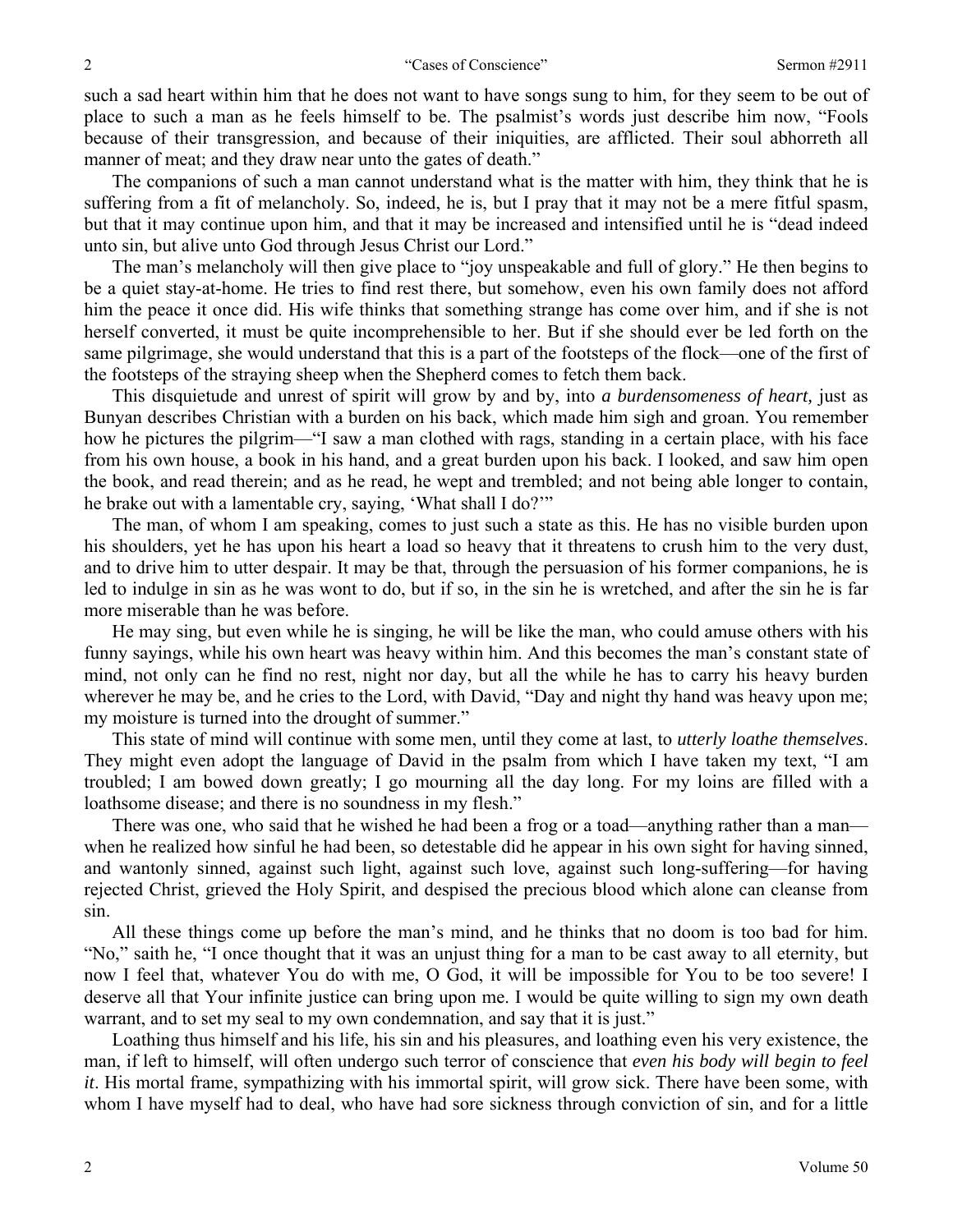season, it did seem as if the only hope for them to be able to live at all was for them to find immediate pardon through the blood of Jesus Christ.

There have been some, I doubt not, who have almost been bereft of their senses when they have seen sin in its true colors. Thank God, dear friends, if you have never come to this, and if you have, thank God for it. There are thousands, who have passed through that experience, and yet, through the thickest darkness, have come into the brightest light.

The man, who is the subject of this conviction, will also have *a perpetual consciousness of feebleness,* as David says in the eighth verse of this psalm, "I am feeble and sore broken." The strong man suddenly becomes weak as a little child, the very wise man, the keen critic, the severe judge of others, suddenly becomes gentle, tenderhearted, soft in spirit. He does not now sit in judgment upon any other man, for he has enough to do in standing before the bar of his own conscience, and he dreads lest he should soon be judged and condemned by his God.

He used to talk, in days gone by, a great deal about the dignity and might of man, but now, he knows more about human depravity and weakness. At one time he used to say, "I can believe in Christ whenever I like, I can be saved whenever I please," salvation seemed to him a very easy matter in those days, but now, it seems to him to be the hardest thing in the world to believe in Christ. His cry now is—

### *"But oh! for this no strength have I, My strength is at Thy feet to lie."*

He does not find fault with sermons as he used to do, if they do but reach his heart, and bring to him even a little comfort, he is pleased and thankful. He is glad enough now to eat his meat off the poorest platter if he can but get food for his soul. He feels that, if the Lord would but send him his pardon, even if it came by a limping messenger, he would not trouble about the messenger, but he would prize the pardon that he brought. He is brought very low, the high soaring spirit lies in the dust, and out of the dust cries, "LORD, save me, or I perish."

Beside and beyond all this, his soul gets to be in *a terrible agony of desire*. It has come to this with him—that he must have mercy, that he must be saved. He feels as if he could not take a denial—that it was better for him to die than to continue to live in such a state as that in which he finds himself. He can use the words of our hymn—

> *"Wealth and honor I disdain, Earthly comforts all are vain; These can never satisfy, Give me Christ, or else I die."*

He has the same sort of look that you may have seen on the faces of starving people when, at last, a loaf is set before them. It is bread they want—bread! So this spiritually starving man feels that he must have provision for his soul, or he will expire. There is something terribly startling in the cry of "Fire!" at the dead of night, but the cry of "Bread! Bread!" seems to come from the very vitals of humanity, and to reach the very center of our hearts.

So will it be with this man's prayer at last. It is not a matter of "maybe" with him, he cannot bear to look upon salvation in the light of a perhaps or a maybe, he feels that he *must* have it, that he cannot take a denial. He agonizes, and groans, and cries to God, "Lord, save me! Lord, save me! God be merciful to me a sinner!"

We have known some who have gone even further than this until at last, *their prayer has been mingled with despair rather than with faith*. They have prayed to God for deliverance, they have in some sense, looked to Christ upon the cross, yet they have not seemed able to believe that there could be power in Him to save them.

Some of us have known what it was to have the great Judge of all put on the black cap, and pronounce sentence of death upon us. We have gone into the condemned cell, and waited there, really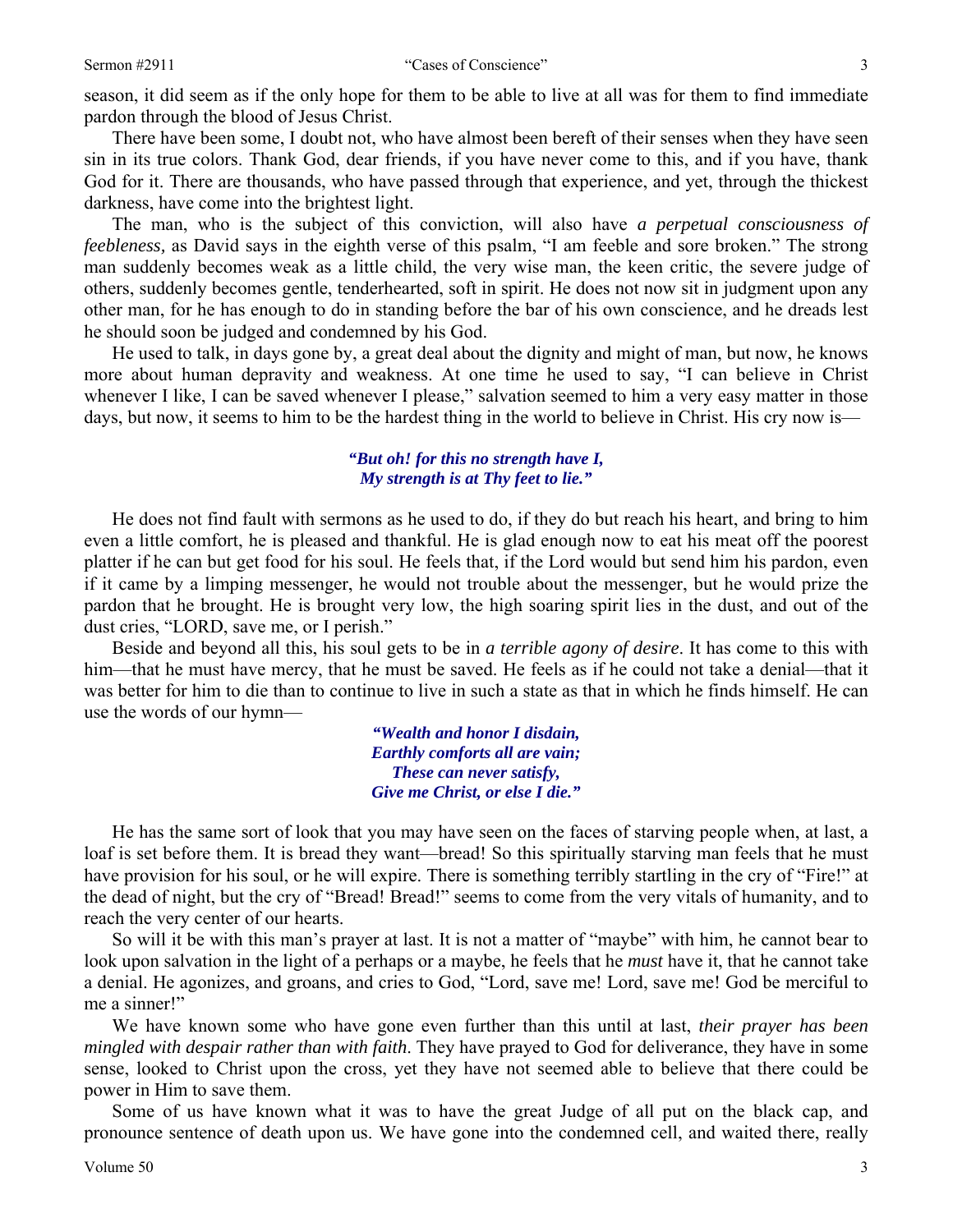expecting to be led out to execution, and to hear the Lord say to us, "Depart from me, ye cursed, into everlasting fire, prepared for the devil and his angels." I cannot tell you, what is the intense delight of a heart that has been prostrate in the dust, when it receives full remission, free forgiveness. It mounts as high now as it was known to descend into the depths.

I will mention only one more characteristic of this man under conviction of sin, *he probably feels himself a solitary person*. David says, in this psalm, "My lovers and my friends stand aloof from my sore; and my kinsmen stand afar off." The man under conviction of sin feels that he is quite alone, that he has no one in the world to help him. I have frequently noticed that young people, in this condition, have been afraid to mention to their own parents, or to their minister, what they feel. If we try to probe them a little to find out what is the matter, they are very loathe to tell us, because it seems to them that they are the only persons who ever felt as they do.

I believe that almost all those who come to Christ, think that they are very singular people—very odd people. I know I thought that there never could be any other sinner so bad as I was, and that none could ever have felt the horror of great darkness that I felt. Little did I think that the path I was then treading, instead of being trodden by one solitary pilgrim, is the beaten track of hundreds of thousands of pilgrims.

**II.** Now, secondly, I shall endeavor to show you that IT SHOULD NOT BE A CAUSE OF DISQUIET TO ANY OF YOU IF YOU HAVE NOT BEEN SPIRITUALLY EXERCISED TO THE SAME EXTENT AS OTHERS.

Dear friends, all the distress, that is felt by the mind when under conviction of sin, is not the work of the Spirit of God, though some of it is. I cannot draw the line, and say exactly how far it is the Spirit's work, but certainly, there is a portion of this horror and distress which does not come from God. Therefore, learn this lesson—that it is not necessary for you to traverse the whole ground of every other sinner's experience in passing from the kingdom of darkness into the kingdom of God's dear Son.

No doubt, *part of the horror I have been describing comes from Satan*. He does not want to lose those who have been his subjects. He sees that one, who was once a very contented slave, begins to feel his chain irksome, and longs to escape from the cruel servitude, and therefore, Satan brings out his great whip to frighten him, tells him that he must not attempt to escape, or he will flog him for his past sins.

So the poor wretch crouches down at his feet, and Satan says, "Now is my only chance to prevent him from escaping. Servants of the infernal powers, attack him, vex him, torment him, insinuate every doubt, and every fear, and every blasphemy that you can. This is our only opportunity, he will be out of gunshot soon, it is now or never with us. Let us leave no stone unturned to break his heart, and ruin him, before he gets peace through Christ."

No doubt that evil spirit, who "worries whom he can't devour," has very often tried to trouble poor sinners because he knew that they were about to escape from his domain. It is not necessary, brethren, and it is not desirable, that you and I should know all this horror, that which comes from Satan, we should think ourselves happy to escape.

Another part of this agony, no doubt, *arises from ignorance*. If some of those poor weeping souls knew more, they would sorrow less, and suffer less. In John Bunyan's, "Grace Abounding," you can trace very clearly that very much of the conflict that he had to endure was the result of his utter ignorance. He knew very little about spiritual things, at first, he had but one book, "The Poor Man's Pathway to Heaven." He does not appear to have attended much on the ministry in his early days, so he had not learned much about the kingdom of heaven, and he was in a state of great darkness when he found his way to Christ.

But I do not think that you and I, beloved, who have been from our youth up instructed in the things of God—if we know the plan of salvation, if we know that simple faith in the precious blood will save us—should desire to pass through these extraordinary agonies and racking of conscience and heart.

Besides, a part of this experience may also come *from constitutional tendencies*. There are some, who seem to have been born on the darkest nights of the whole year, and on every possible occasion,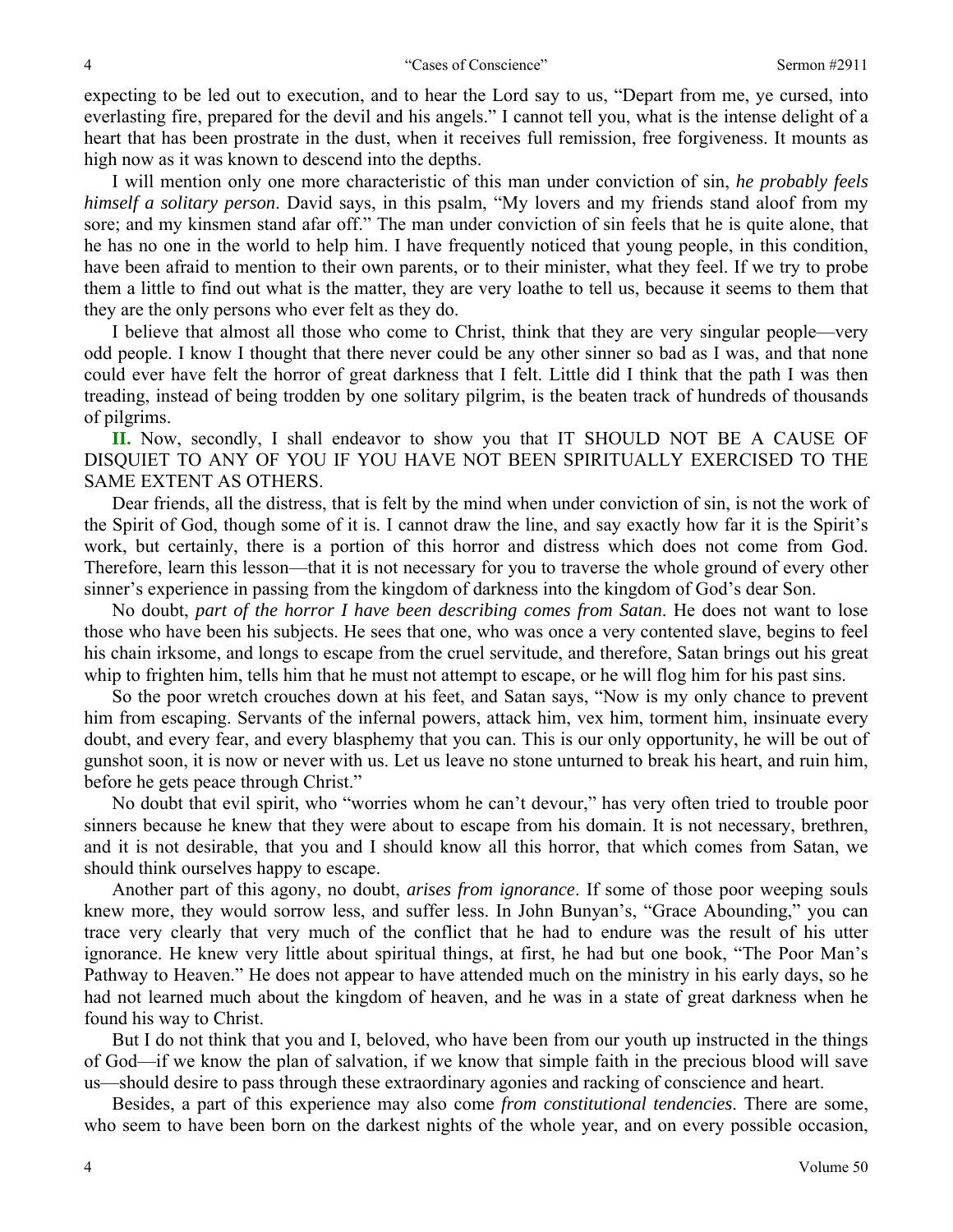they look rather at the spots on the sun than at the sun itself. Their observations are rather directed to the whirlpools and the barren deserts than to the gently flowing rivers and green pastures. They have a very keen apprehension of the snakes and other reptiles, but not of the flowers and the birds.

They were born in gloom, and they seem to carry the gloom of their nativity to their graves, and it seems very natural and very likely—since the Spirit of God does not change our physical constitutions, though He does change our moral nature—that there should be in such people, coupled with that conviction which is the work of the Spirit, a tendency to certain fears and tremblings, which spring only from the flesh, and are not the work of the Spirit of God.

These few remarks may help to put some here, who have been wanting to experience these terrors, upon the right track, and they will not, I hope, pray for such a thing anymore. Am I addressing any, who think they are not saved because they have not known such terrors as some others have experienced? Let me remind you, dear friends, that there are many of the true children of God who have never known these horrors.

I suppose there are many in this church, over which I am overseer, who have not known these terrors experientially. They know what repentance of sin is, but the horror of great darkness they have not known. Certainly, in Scripture, we have not many of such cases recorded. I do not think that Lydia, whose heart the Lord opened, ever went through such an experience as David did in this matter. It may be that the apostle Paul did, for he had scales upon his eyes, and it may be that the blindness of his body was but a picture of the darkness of his mind.

But I do not think that Peter, and James, and John, and those other disciples whom Christ called while they were fishing, or engaged in other occupations, knew much about this kind of experience. They knew what repentance of sin was—mark that, and that is the Spirit's work beyond any doubt, but they do not appear to have known that terror which springs from the flesh, or rises from the pit of hell.

Therefore, dear brothers and sisters, since many of the children of God have not felt these horrors, do not look upon those who have felt them, as models for your imitation, and do not condemn yourself because you have not gone through an experience similar to theirs. While it is quite certain that some good people have known these terrors, you must remember that there may have been special reasons, in their case, why it was so with them.

What a blessing it has been to others that John Bunyan, who seems to be my chief illustration tonight, passed through such an experience, for if he had not done so, he could not have written his "Grace Abounding" and "Pilgrim's Progress." But you and I do not expect to write a "Pilgrim's Progress." We have not that special work to do, but Bunyan had, and therefore, we do not need the peculiar training through which he had to pass.

Certain metals, that will have to endure an extraordinary strain, have to pass through an annealing process, but other substances, which are not put to so severe a test, need not be prepared in the same stern fashion. The apostle Paul traces many of his deep troubles and holy triumphs to the qualifications with which he was fitted for ministering to the saints, "Whether we be afflicted, it is for your consolation and salvation, which is effectual in the enduring of the same sufferings which we also suffer: or whether we are comforted, it is for your consolation and salvation."

Beyond a doubt, there are some servants of God who have a great work to do in deep waters. In the course of their lifetime, they are to contend with Satan in a very special fashion, so the Lord gives them a special training, that they may become good soldiers of Jesus Christ from the very commencement of their career. None of you may have to do the work of Luther or Calvin, you will not all have to go forth to address multitudes, as Whitefield did, and you do not, therefore, need the peculiar training which was necessary for them.

But I again remind you that you must have that which is the work of the Spirit, repentance and abhorrence of sin you must have, but that which is beyond this, which God employs as a disciplinary training for some of His servants, is not necessary for all of you to have. If you had felt such horrors as others have experienced, you might not have been in your right senses now. The Lord, who tempers the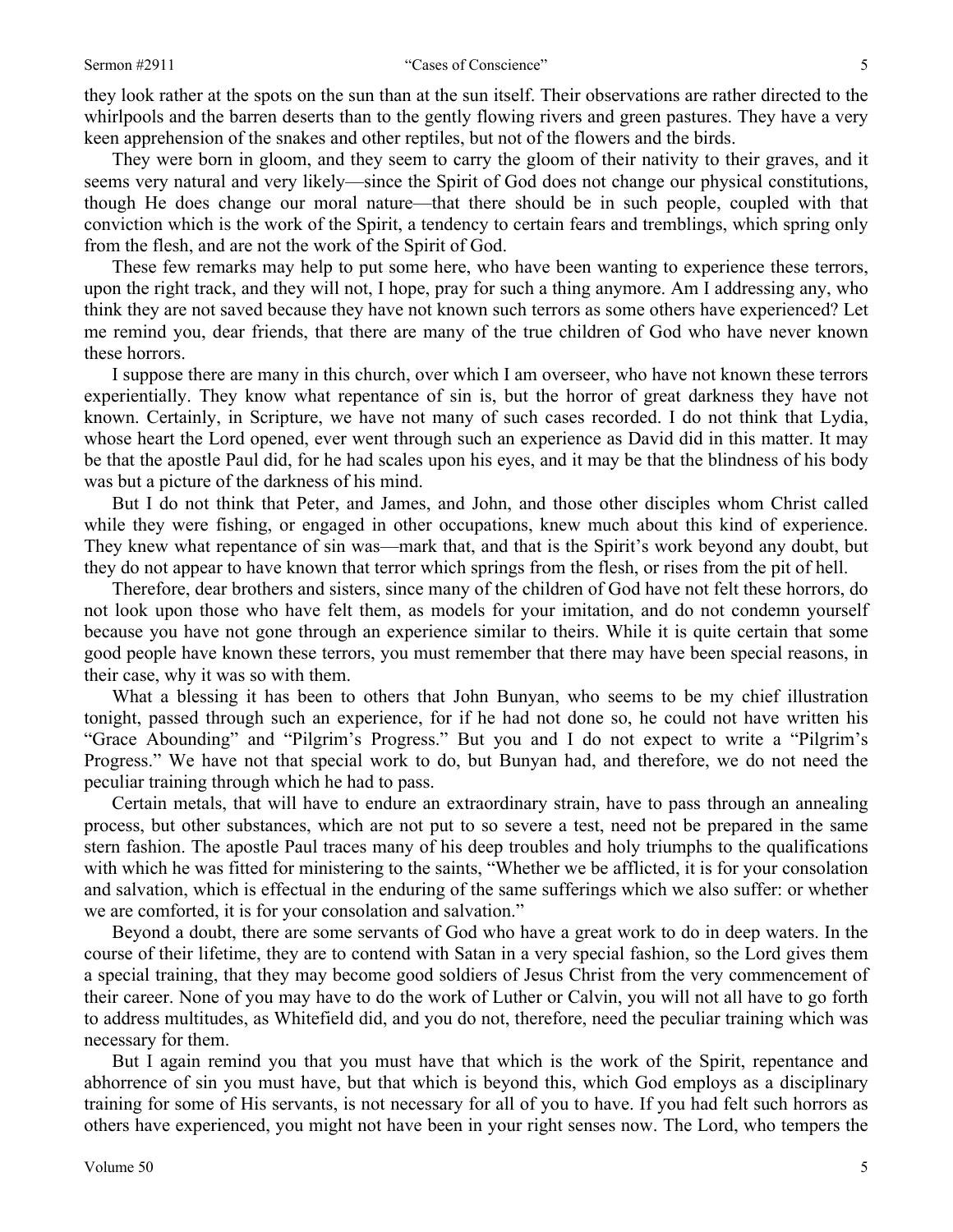wind to the shorn sheep, has tempered the Spirit's convictions to you. Possibly, you are of a feeble constitution, and you could not safely pass through what some strong men have endured. Your spirit may be so tender, your mind may be so susceptible, that it would have been broken if it had been subjected to the rough handling that others have had.

You know that a physician, when he seeks to cure a number of patients, treats them in various ways. He gives a good dose of physic to a strong soldier, and lets it work its way, but if he has to deal with a feeble girl, he gives her only a small dose, lest the larger quantity should kill her. So our Lord, when He is curing us of the evil disease of sin, acts differently in different cases, and with some of us, He works very gently.

It is not necessary for me to say any more upon this point, except to remind you that *these horrors and terrors are not essential to salvation, or else they would have been commanded*. Faith and repentance, the essentials to salvation, are commanded, "Repent, and be baptized every one of you." "Believe on the Lord Jesus Christ, and thou shalt be saved." "He that believeth and is baptized shall be saved."

The things that are essential to salvation are put very plainly in the Scriptures. I do not read anywhere in the Word of God, "Be tempted of the devil, and you shall be saved." I do not read, "Feel a horror of great darkness, and you shall be saved." I do not find the Lord commanding you to despair, in order that you may be saved. So far from these things being essential to salvation, they are often stumbling blocks in the way of sinners seeking the Savior, and devices of the devil from which may God deliver us!

To doubt, for instance, whether Christ can save me, is a heinous sin. To think that my case is so bad that God cannot blot out my sin, is to doubt His omnipotence, and to do Him grievous dishonor. For me to despair of receiving the mercy of Christ is to do despite to that generous and self-sacrificing Savior who bled to death on Calvary's cross. To think that He is either unable or unwilling to forgive us, is to add to our former offenses, and that which is itself sinful cannot be a help to salvation.

That which is, in itself, the very climax and culminating point of human guilt—to doubt the love, and kindness, and mercy of God—cannot in any sense be a desirable thing in any child of God. To repent is one thing, but to despair is quite another matter. To dread sin, and to loathe it, is one thing, but to doubt the power of the blood of Christ to cleanse from all sin, is quite another.

**III.** Now, having handled these two points, let me close with WORDS OF ADVICE TO BOTH THESE CLASSES OF PERSONS WHOM I HAVE BEEN DESCRIBING.

Dear friends, you who are frightened and alarmed, vexed and troubled, I know what you are saying, "Oh, that we could escape from this misery!" There is another friend over yonder, who has never had these fears, and he is saying, "I wish I had them, for if I had them, there would be some hope for me." If you do not have them, you want them, and if you do have them, you want to get rid of them, there is no pleasing you either way.

But good physicians do not seek to please their patients, but to cure them, it is not their aim to make the medicine palatable, but to make it efficacious. So, the Lord does not study our wishes, but gives us what is best for us, and we are very foolish to wish to have it otherwise.

Let me remind you, who are in terror because of sin, that the only way to escape from that terror aright is to flee at once to Jesus. As a good old woman, who had long been accustomed to read "The Pilgrim's Progress," wisely said, "No doubt Mr. Bunyan described what he went through before he found Christ, but he did not picture the way of salvation as he might have done. Evangelist ought to have said to the pilgrim, 'Do you see that cross yonder, and do you see Jesus, the Son of God, made flesh, and bleeding and dying there? Look to Him, and you shall be saved; trust Him, and your sins shall all be put away at once.' That is the true Gospel, which gives peace to troubled hearts."

So I say to you, poor troubled friend, and to you who are not troubled, flee away to Christ. Trust the Son of God to save you, and He will save you. Trust Him to put away all your past guilt, and He will do it. Trust Him to keep you in the future, and He will vouchsafe you His promised aid. Trust Him with the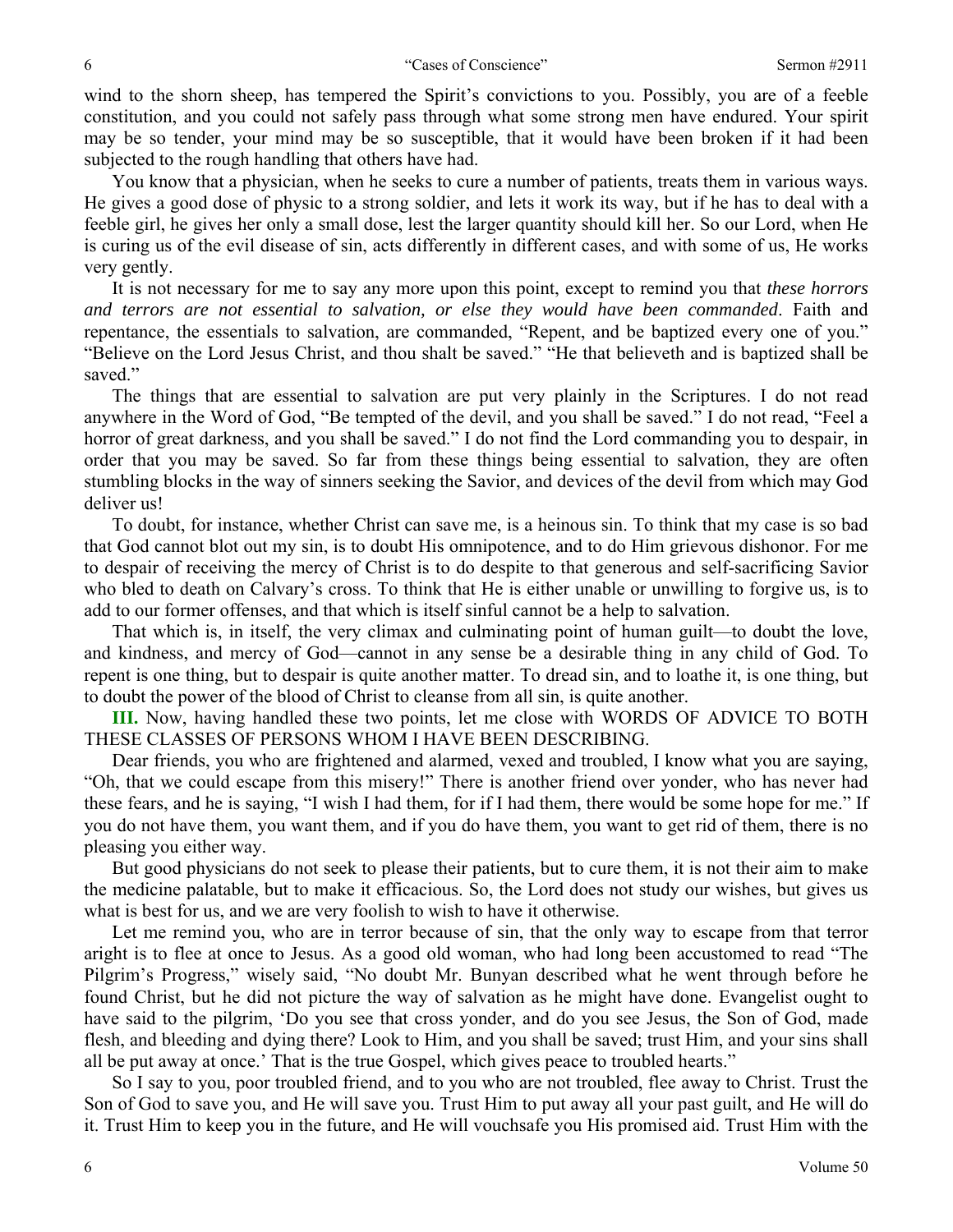#### Sermon #2911 The Cases of Conscience" and the Cases of Conscience  $\frac{7}{7}$

enormous load of your sin, and He will take it upon His shoulders, and roll it into the Red Sea of His atoning blood. Trust Him with the foul disease of your evil habits, and with the touch of His healing finger you shall be made whole. Say not, "I am too miserable to rest on Him," but rest on Him, however miserable you may be. Say not, "I am not in a fit state to come to Christ," for whatever state you are in, you are fit to come to Christ. He needs no fitness in you, except that, just as you are, you trust in "the Lamb of God, which taketh away the sin of the world."

May the Holy Spirit enable you to do so! I will not argue with you about your doubts and fears, your "ifs" and your "buts." This is God's commandment to you, poor sinner, "Trust in Christ." So, do not dare to disobey it, but may the Holy Spirit constrain you to obey it, for then shall you go on your way rejoicing because your sins, which are many, are all forgiven you.

To you, who have not felt such terrors as I have been describing, what shall I say? Do not displease the Lord by seeking for them, do not begin fretting and complaining because you have not been tried as others have been. If a child cries because he has not been whipped, he ought to have full satisfaction. If a young man should go to a physician, and complain that he was afraid he would not continue to live because he had not had the measles, or whooping cough, or scarlet fever, what would the physician say to him? The most likely reply would be, "Be thankful, sir, that you have not had those maladies."

If you cry because you have not had to smart under the Lord's rod, it may be that you will have your desire granted to your cost! The Lord may say, "That sinner might have gone straight to the cross, but he would not, he wanted to go through the Slough of Despond, so he shall go through it, and he shall flounder about in it, with the frogs croaking in his ears, and the filth rolling into his mouth for many a day, until he knows better than to dictate to his Heavenly Father."

If you have not gone to Sinai with Mr. Worldly Wiseman, to hear its thunders, and to see its lightning, be thankful that you have not. Flee from all these things to Christ, without asking Him for a preparatory training in the terrors and horrors which some have had to experience. Trust in Christ, and you shall find salvation at once.

I was reading, the other day, the preface to the hymns of a very excellent writer. There is a passage in the memoir, in which the author says that "he stuck by a feeling religion, and a feeling religion stuck by him." Well, dear friends, I am afraid that many of you find that "a feeling religion" does stick by you, but I believe that is one of the worst kinds of religion in the whole world.

It is a believing religion that saves the soul, and those who are so dependent upon frames and feelings are in the seventh heaven of delight one day, and in the depths of despair the next. They go up and down so quickly because they are built upon the sandy shifting foundation of their own emotions. Be not so foolish, beloved, but build on what Christ did, on what Christ was, on what He is, and what He suffered. Building so, you shall find Him "the same yesterday, and today, and forever," and your hope, and faith, and comfort shall abide with you, since they are founded upon the immovable Rock of Ages.

I have tried to preach the Gospel simply tonight. Remember, souls, that the Word is not preached in vain. We are either, "a savor of life unto life" or "of death unto death" to our hearers, which is it to you, dear friends? Is it a savor of death unto death to you, O impenitent sinner? And is it to you, O penitent soul, a savor of life unto life? By this test shall you tell which it is—if you now, from your heart, trust Christ, in obedience to the Lord's command, then has the Gospel saved you, and you may go in peace. "Woman, you are loosed from your infirmity." "Man, your sins are forgiven you." "Arise, take up your bed, and go to your house." Go your way, for the Lord has had mercy on you, glorify Him in the family, and tell to others, wherever you can, what great things the Lord has done for you.

## **EXPOSITION BY C. H. SPURGEON**

## *PSALM 38 AND ISAIAH 53*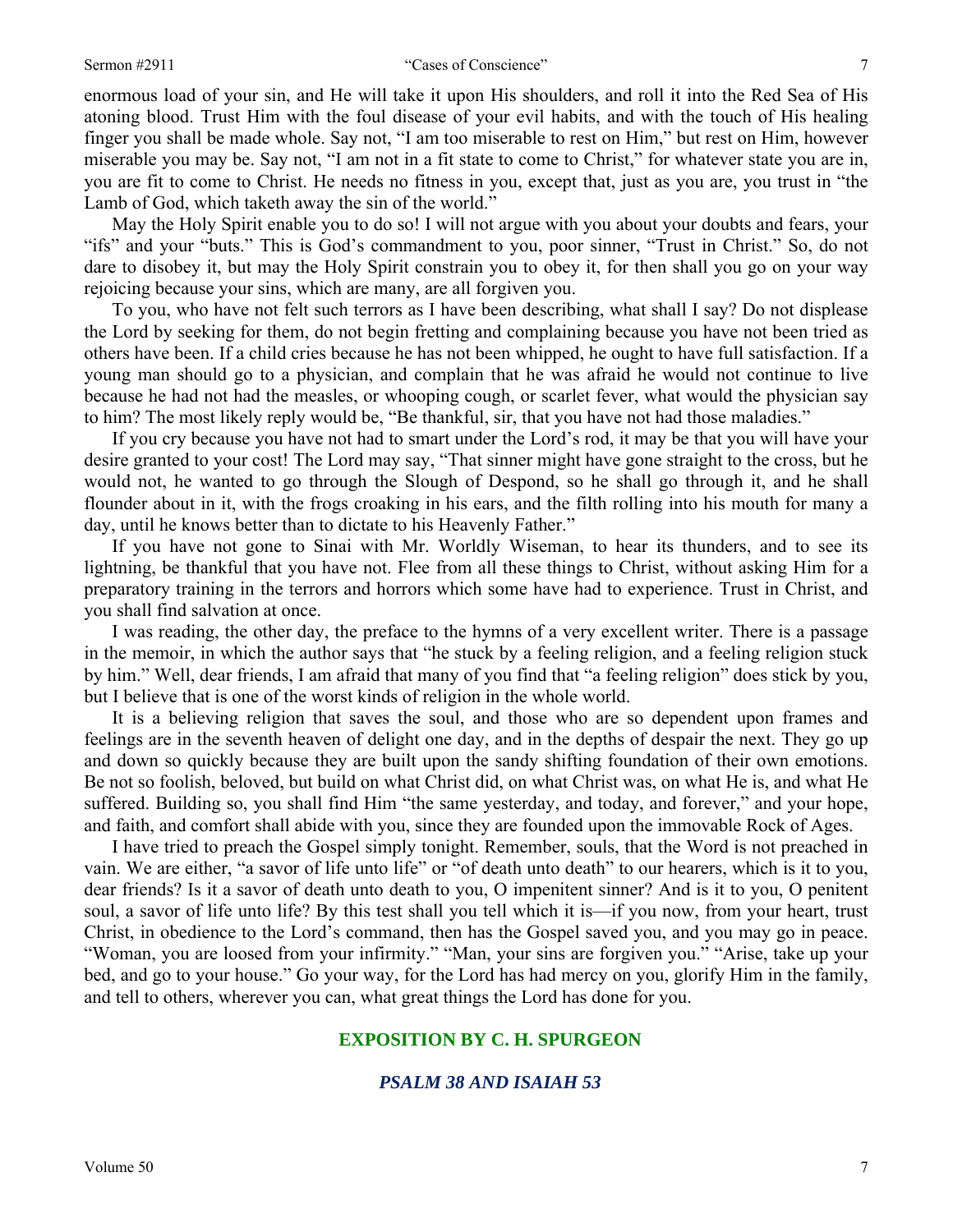I am going to read two portions of Scripture. In the first—the thirty-eighth psalm—we shall hear a suffering servant of JEHOVAH crying out to his God.

**Psalm Chapter 38. Verse 1.** *O LORD, rebuke me not in thy wrath: neither chasten me in thy hot displeasure.* 

"If You do rebuke me, do it gently, O my Lord! If You do chasten me, let not Your displeasure wax hot against Your servant."

**2.** *For thine arrows stick fast in me, and thy hand presses me sore*.

God may aim His arrows even at His own children, and He may lay His hand very heavily upon those whom He deeply loves.

**3.** *There is no soundness in my flesh because of thine anger; neither is there any rest in my bones because of my sin.* 

David was under the afflicting hand of God even with regard to his bodily disease. He could have borne the pain if it had been merely physical, but there was a sense of sin mixed with it which made it sting him in his very soul.

**4-5.** *For mine iniquities are gone over mine head: as an heavy burden they are too heavy for me. My wounds stink and are corrupt because of my foolishness.* 

David had some painful old sores, I mean, old sins, and they seem to have broken out again and again, and when he wrote this psalm, he was groaning in his spirit at the remembrance of them. His faith was at a low ebb, and his feelings were of the most bitter and sorrowful kind.

**6.** *I am troubled; I am bowed down greatly; I go mourning all the day long*.

Yet he was a true child of God all the while, for this is, according to its title, "A Psalm of David," concerning whom the Lord said "I have found David the son of Jesse, a man after mine own heart, which shall fulfill all my will." God's flowers do not have sunlight twenty-four hours in the day. They have their night seasons, when it is not only dark, but it may also be heavy with the cold dew, or trying with a sharp frost.

**7-8.** *For my loins are filled with a loathsome disease: and there is no soundness in my flesh. I am feeble and sore broken: I have roared by reason of the disquietness of my heart.* 

That is an expressive word that David uses, "I have roared." He felt as if his prayers were more like the agonized cries of a wounded beast than the intelligent supplications of a human being—least of all, of a man of God, and sometimes, when the spirit is greatly bowed down, it cannot express itself in words, but has to be content with groans, and cries, and sobs, and tears.

**9.** *LORD, all my desire is before thee; and my groaning is not hid from thee.* 

What a sweet, sweet truth that is! Happy is that man who, in the time of deepest darkness, can still grasp that truth and hold it fast. "Lord, my groaning is not hid from You! I could only roar out my complaint, or groan it out, but You could hear it just as well as if I had ordered my words aright before You."

**10-11.** *My heart panteth, my strength faileth me: as for the light of mine eyes, it also is gone from me. My lovers and my friends stand aloof from my sore; and my kinsmen stand afar off.* 

"Relatives and friends alike all get away from me as far as they can, for they cannot bear to be in such sorrowful company."

**12-13.** *They also that seek after my life lay snares for me: and they that seek my hurt speak mischievous things, and imagine deceits all the day long. But I, as a deaf man, heard not: and I was as a dumb man that openeth not his mouth.* 

Although David was a tried man, he was, at least at that time, a wise man. God did not leave His servant to act or to speak foolishly, and beloved, when men are unjustly rebuking and reproaching you, there is nothing more wise than to act as if you did not hear them. It is the very acme of wisdom if you can keep quite quiet, and not answer them—refusing to make any apologies or extenuations—or even showing any sign that you have so much as heard what they have said.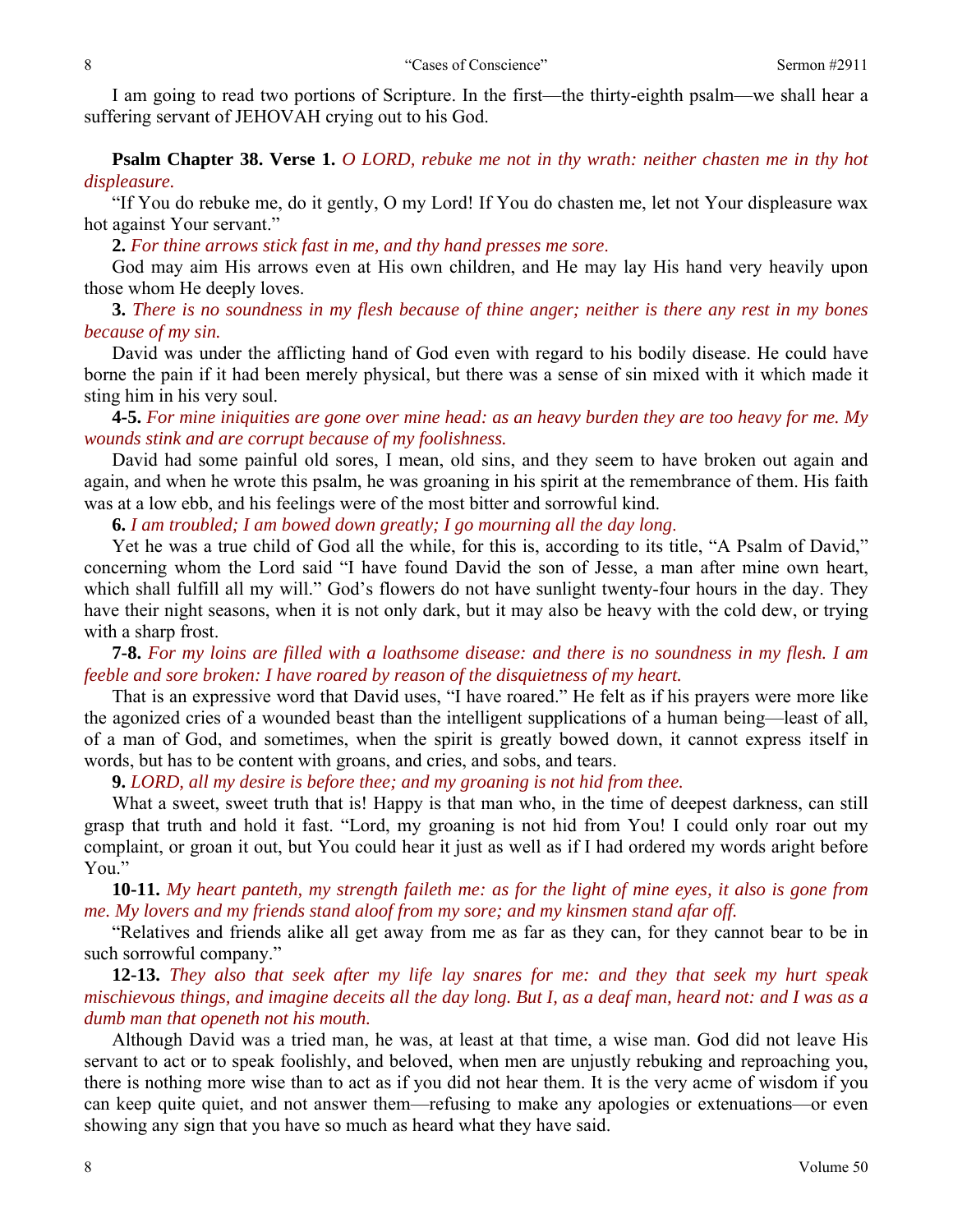**14-15.** *Thus I was as a man that heareth not, and in whose mouth are no reproofs. For in thee, O LORD, do I hope:* 

What sublime faith there is here! It is easy to have faith in sunshiny weather—to have faith when you have the least need of it. There are plenty of people, who fancy they are believing in God when everything is going well with them. It is one thing to believe when you are lying at anchor in a peaceful harbor, it is quite another matter to believe when you are at sea in a storm. David hoped in God when trouble had come upon him wave upon wave, "For in thee, O LORD, do I hope:"—

**15.** *Thou wilt hear, O Lord my God.* 

"Even if I do not hear You, You will hear me, and if no man shall hear me, You will hear my prayer, and answer my supplication."

**16-20.** *For I said, Hear me, lest otherwise they should rejoice over me: when my foot slippeth, they magnify themselves against me. For I am ready to halt, and my sorrow is continually before me. For I will declare mine iniquity; I will be sorry for my sin. But mine enemies are lively, and they are strong: and they that hate me wrongfully are multiplied. They also that render evil for good are mine adversaries; because I follow the thing that good is.* 

We need never be afraid of any man's opposition when the reason for his being our adversary is that we "follow the thing that good is," as our translators quaintly express it.

**21-22.** *Forsake me not, O LORD: O my God, be not far from me. Make haste to help me, O Lord my salvation*.

Now we shall see, as we read that wondrous fifty-third chapter of Isaiah, not a man of God in trouble, but the Son of God in trouble, and we shall see Him also as a deaf man that hears not, "and as a dumb man that openeth not his mouth."

**Isaiah Chapter 53. Verses 1-9.** *Who hath believed our report? And to whom is the arm of the LORD revealed? For he shall grow up before him as a tender plant, and as a root out of a dry ground: he hath no form nor comeliness; and when we shall see him, there is no beauty that we should desire him. He is despised and rejected of men; a man of sorrows, and acquainted with grief: and we hid as it were our faces from him; he was despised, and we esteemed him not.* 

*Surely he hath borne our griefs, and carried our sorrows: yet we did esteem him stricken, smitten of God, and afflicted. But he was wounded for our transgressions, he was bruised for our iniquities: the chastisement of our peace was upon him; and with his stripes we are healed. All we like sheep have gone astray; we have turned every one to his own way; and the LORD hath laid on him the iniquity of us all. He was oppressed, and he was afflicted, yet he opened not his mouth: he is brought as a lamb to the slaughter, and as a sheep before her shearers is dumb, so he openeth not his mouth. He was taken from prison and from judgment: and who shall declare his generation? for he was cut off out of the land of the living: for the transgression of my people was he stricken. And he made his grave with the wicked, and with the rich in his death; because he had done no violence, neither was any deceit in his mouth.* 

Those wicked men were His enemies because He did "the thing that good is." They that rewarded Him evil for good were His adversaries, even as they are ours.

**10.** *Yet it pleased the LORD to bruise him;* 

We might say the same of that tried child of God whose utterances we read just now, "It pleased the LORD to bruise Him."

**10-11.** *He hath put him to grief: when thou shalt make his soul an offering for sin, he shall see his seed, he shall prolong his days, and the pleasure of the LORD shall prosper in his hand. He shall see of the travail of his soul, and shall be satisfied: by his knowledge shall my righteous servant justify many; for he shall bear their iniquities.* 

What gracious Gospel words these are, even though they were recorded under the old dispensation! Oh, how you, who are full of iniquity, ought to catch at these inspired declarations, which so clearly set